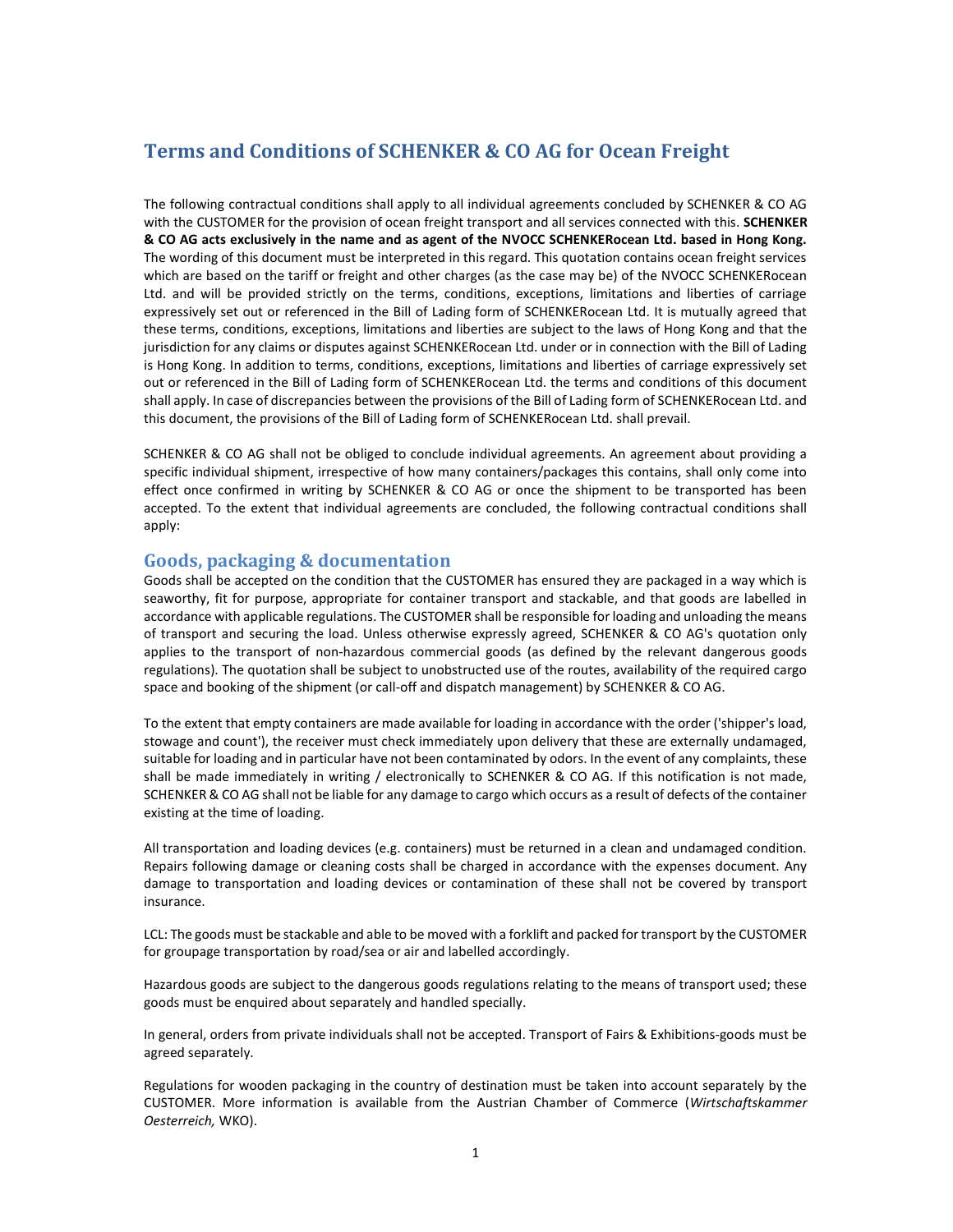It shall be the CUSTOMER's responsibility to submit the documents required for transportation.

The CUSTOMER shall be responsible for ensuring that all permissions required for the goods to be transported are attached. In the event of any negative consequences of this obligation not being observed, the CUSTOMER shall fully indemnify and hold harmless SCHENKER & CO AG and shall accept any appropriate internal handling costs in connection with this.

## SVS

The SVS (Speditionsversicherungsschein, forwarder's liability insurance policy) only covers damage caused culpably by the Austrian freight forwarder to goods in their possession and can therefore not replace cargo insurance. Generally excluded from cover are Burma / Myanmar, Cuba, Iran, Sudan, Syria, Democratic Republic of Congo, North Korea, Somalia and Zimbabwe. In particular, the SVS does not cover costs in the event of general average. If the CUSTOMER does not declare in writing that he is exempted from forwarder's liability insurance (SVS-Verbotskunde), SCHENKER & CO AG shall take out the SVS for all transports and charge this according to the premium table.

#### Cargo insurance

The freight forwarder/shipper shall have limited liability. The maximum liability limits as per the General Austrian Forwarders' Terms and Conditions (Allgemeine Österreichische Spediteurbedingungen AÖSp – AOESp) and/or those in various international agreements shall apply. Cargo insurance reduces the CUSTOMER's corporate risk with regard to the various liability limits and other hazards (e.g. Force Majeure). Taking out cargo insurance is recommended and can be done via a written order to SCHENKER & CO AG at standard market conditions.

#### Force Majeure

The party affected by a case of Force Majeure shall not be responsible and liable for any delays or impossibility of performance caused by this, nor for any resulting costs. Force Majeure within the meaning of this provision shall be deemed to be all unforeseeable events or such events that – even if foreseeable – are beyond the sphere of influence of the affected party, and whose effects on contractual performance cannot be prevented through reasonable efforts by the affected party, e.g. strikes, consequences of strikes, terrorism, war, extreme weather conditions, epidemics, pandemics, quarantine restrictions, governmental interference. Costs that SCHENKER & CO AG incur as a result of Force Majeure, such as storage fees in port terminals affected by the consequences of strikes, shall be borne without exception by the CUSTOMER. It is expressly agreed that all additional costs (such as demurrage, detention and storage costs, additional costs arising from congestion of the port or terminal operations) shall be passed on without exception in accordance with the SCHENKERocean tariff. Costs not covered by the SCHENKERocean tariff shall be passed on to the CUSTOMER at cost. If Force Majeure lasts for more than 60 days, both parties shall be entitled to terminate this agreement for cause.

The Coronavirus pandemic ("COVID-19") has affected the current space demand extraordinarily leading to a severe capacity situation in the ocean freight market. All carriers advised ongoing blank sailings. The current situation has an impact on all trade lanes globally. SCHENKER & CO AG's quotations for the client's shipments are based on uninterrupted departure schedules announced by the carriers and can only take into account the current exceptional market conditions to a limited extent. SCHENKER & CO AG therefore reserves the right to adjust our quotation unilaterally at later stage in case of further, unpredictable events caused or related to the COVID-19-pandemic.

## Additional services and costs, SCHENKERocean tariff

Additional costs which arise out of a separate order by the CUSTOMER, such as cargo insurance, courier service or extra journeys, confirmations, certificates, notarisations, etc. shall be invoiced separately.

Official taxes (e.g. customs, import VAT etc.) and costs arising from controls by authorities shall be borne by the CUSTOMER, passed on in accordance with fee documentation and payable immediately without exception.

Any demurrage, detention and storage costs (particularly port storage costs and costs for delayed return of containers) that may arise, as well as additional costs as a result of, in particular, congestion of port or terminal operations, shall be invoiced without exception according to the SCHENKERocean tariff. This is kept in SCHENKER & CO AG's offices and will be sent to the CUSTOMER on request.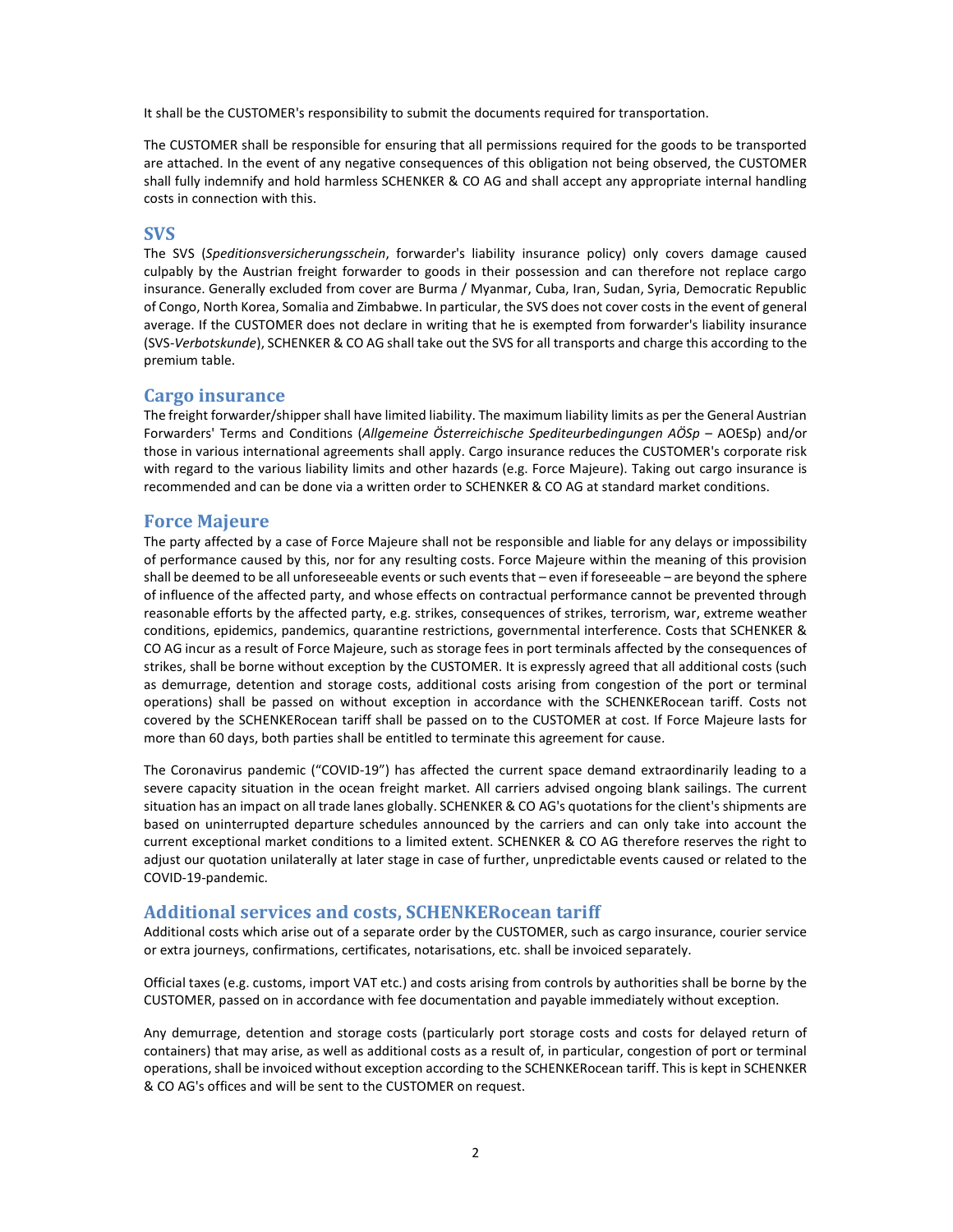Additional costs not covered by the SCHENKERocean tariff will be communicated on request and shall be passed on at cost.

Rebooking and change costs for shipments / containers already ordered shall be borne by the CUSTOMER in accordance with the SCHENKERocean tariff.

For cancellations by CUSTOMER the following rates shall apply:

| Booking cancellation between written order until 2 working days before planned pick-up |                     |
|----------------------------------------------------------------------------------------|---------------------|
|                                                                                        | EUR 500 / container |
| booking cancellation 2 working days before planned pick-up                             | 25% of offered rate |
| booking cancellation 1 working day before planned pick-up                              | 50% of offered rate |
|                                                                                        |                     |

booking cancellation on planned pick-up day 100% of offered rate

Loading time shall be free for 1.5 hrs (20'DC) and 2 hrs (40'DC), any standing time beyond this shall be charged to the CUSTOMER in accordance with the SCHENKERocean tariff.

Collection in the event of LCL/agreed groupage transportation shall be done by using a standard truck. Special requests (hoists, loading equipment etc.) must be commissioned separately.

Document dispatch: The original Bill of Lading (B/L) is a negotiable document, the loss of which shall be borne without exception by the CUSTOMER. In order to minimize this risk, dispatch by courier service is recommended, which shall, however, require a specific, written order by the CUSTOMER to SCHENKER & CO AG.

Information about transit times, tariff or other details shall be non-binding. Booking information and any concessions shall also be non-binding unless confirmed in writing. SCHENKER & CO AG does not guarantee any fixed transit times or dates.

Basically, any information on customs tariffs issued by employees of SCHENKER & CO AG shall be non-binding and subject to alteration. This shall not release the CUSTOMER or someone commissioned by them from checking customs tariff numbers. SCHENKER & CO AG only renders customs services as an agent on behalf of and for the account of the CUSTOMER.

Costs of returning empty containers to the port as instructed by the shipping company used shall be borne by the CUSTOMER.

The surcharges, port costs and public fees (e.g. tolls) listed are those which are current at the time the order is submitted. They are subject to alteration up to the day of shipment and are charged as being 'vatos' (valid at time of shipment).

If additional surcharges, costs and/or public fees are levied by the shipping company or other third parties up to the day of shipment (defined as the day stated on the B/L) or during the transport, whether this is before ocean transport, during ocean transport or onward shipment to the destination, which are not included in the SCHENKERocean tariff, SCHENKER & CO AG shall pass these onto the CUSTOMER at cost. This particularly includes the items listed below:

- High tide/low tide surcharges
- Congestion surcharges
- All demurrage and
- Detention charges
- Costs relating to waiting times
- Costs for gassing or degassing of containers
- Costs for phytosanitary processes (plant inspections etc.)
- Costs arising from customs inspections
- Multiple stops (additional, unplanned stops)
- Assignment costs
- Delivery order fees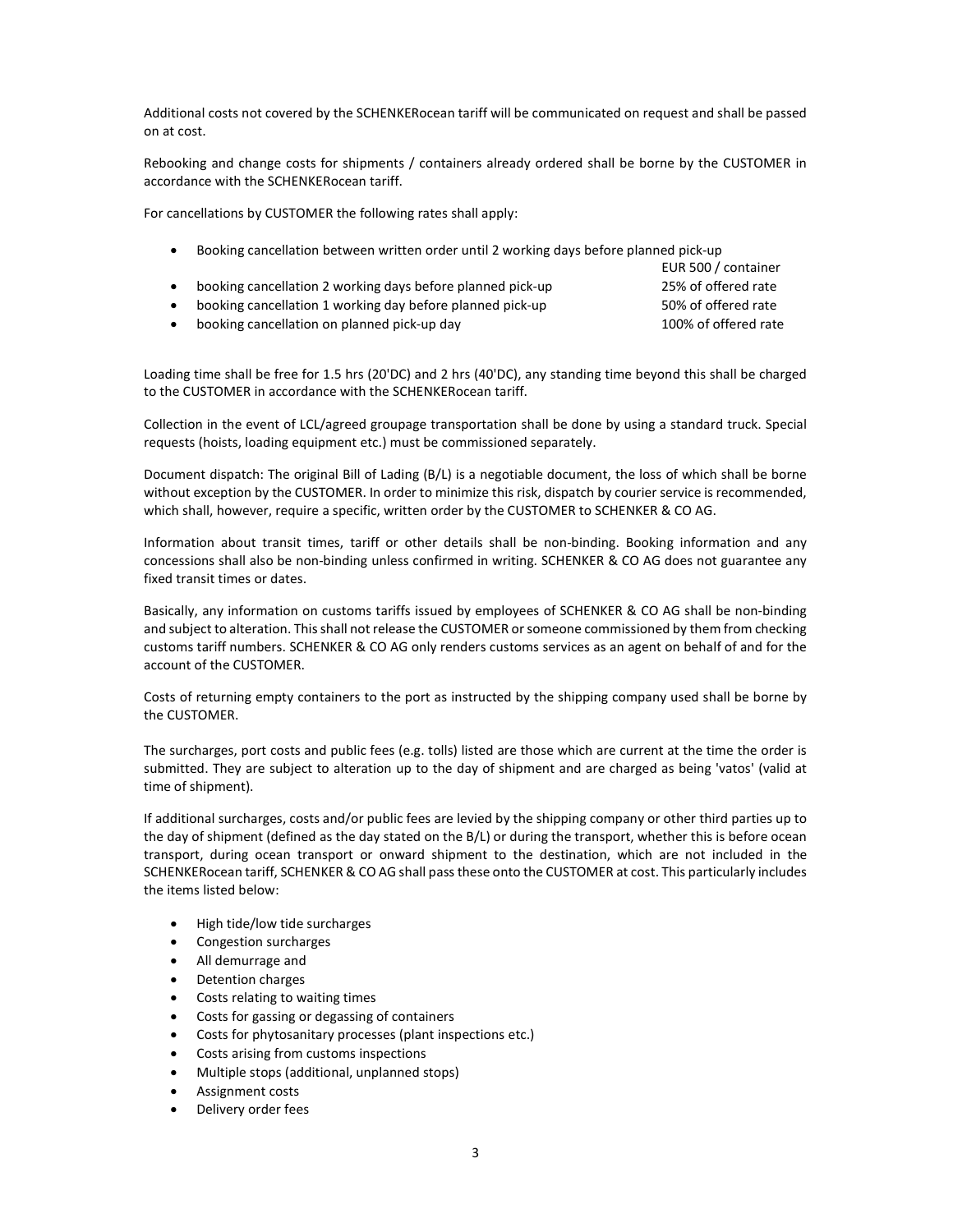Availability of empty containers in the inland depot and acceptance of empty containers in the inland depot shall not be guaranteed by SCHENKER & CO AG and shall depend on the acceptance of the shipping company used.

If the stated, surcharge-free maximum goods value is exceeded, the surcharges invoiced by the shipping company shall be passed on to the CUSTOMER.

## General

The delivery dates listed in quotations by SCHENKER & CO AG are based on information from the shipping company; SCHENKER & CO AG has no influence on them. SCHENKER & CO AG shall never be liable for any delivery dates and transit times specified in the quotation being exceeded. SCHENKER & CO AG shall not be liable for any delays in the port of departure or during the journey or for any changes to departure and arrival days or cargo closing dates, or in the event of Force Majeure.

SCHENKER & CO AG shall be free to choose their own subcontractors.

The conditions listed herein shall apply for ocean freight export on a freight prepaid basis only.

The conditions listed herein shall apply for ocean freight import on a freight collect basis only.

Unless otherwise agreed, invoices to the CUSTOMER shall be payable without deduction. The second day after the invoice date shall be deemed to be the invoice receipt date. If the CUSTOMER claims a different receipt date, they must provide evidence of the receipt date. If payment is delayed, late payment interest shall be charged in line with corporate interest rates in accordance with Article 456 of the UGB (Austrian Commercial Code), currently 9.2% p.a. above the base rate.

The conditions offered herein shall only apply if the whole route is booked.

All prices shall be net and exclusive of statutory value added tax.

Unless otherwise agreed, quotations and invoices shall be issued exclusively in EUR. If they need to be converted into another currency and/or from another currency into EUR, this shall be based on the conversion rates of SCHENKER & CO AG (https://www.dbschenker.com/de-en/products/ocean-freight/conversion-rate); for imports, this shall be the rate valid seven days before the ship's planned arrival and for exports, seven days before the ship's planned departure. Alternatively, the in-house rate or current rate of SCHENKER & CO AG can be used, unless a different, written agreement has been concluded between the contractual partie. SCHENKER & CO AG reserves the right to choose which rates and/or tariffs to use.

Regardless of the price rates mentioned in the contract, SCHENKER & CO AG reserves the right to call the CUSTOMER to make an exceptional amendment of the rates and/or the rules of remuneration in case of the occurrence of one or more of the following circumstances:

1) change of any of the parameters defined in the contract by at least 5%.

2) Occurrence of an event independent from the SCHENKER & CO AG, resulting in a significant increase of the costs of the provision of services, which could not have been predicted or the scale of the increase caused by that event could not have been determined precisely at the moment of signing this Contract or at the moment of the latest amendment.

In case of the occurrence of the premises mentioned in the paragraph above, SCHENKER & CO AG shall notify the CUSTOMER in writing, under pain of nullity, 7 (seven) days in advance, about the change of the price rates and/or the rules of remuneration – applicable after 3 (three) days from the confirmation. If the CUSTOMER does not consent to the change of the price rates and/or the rules of remuneration or if, within 14 (fourteen) days from the date of the notification, the Parties do not sign an amendment to the Contract, SCHENKER & CO AG shall be entitled to terminate the Contract with a 14 fourteen days' notice. During the period of notice existing, unchanged rates or rules of remuneration shall apply.

The quotation is meant exclusively for the CUSTOMER to whom it is addressed. The quotation shall be treated confidentially and may only be shared with third parties with the express written authorization of SCHENKER & CO AG. The quotation shall expire if written acceptance is not sent within 14 days of the issue date.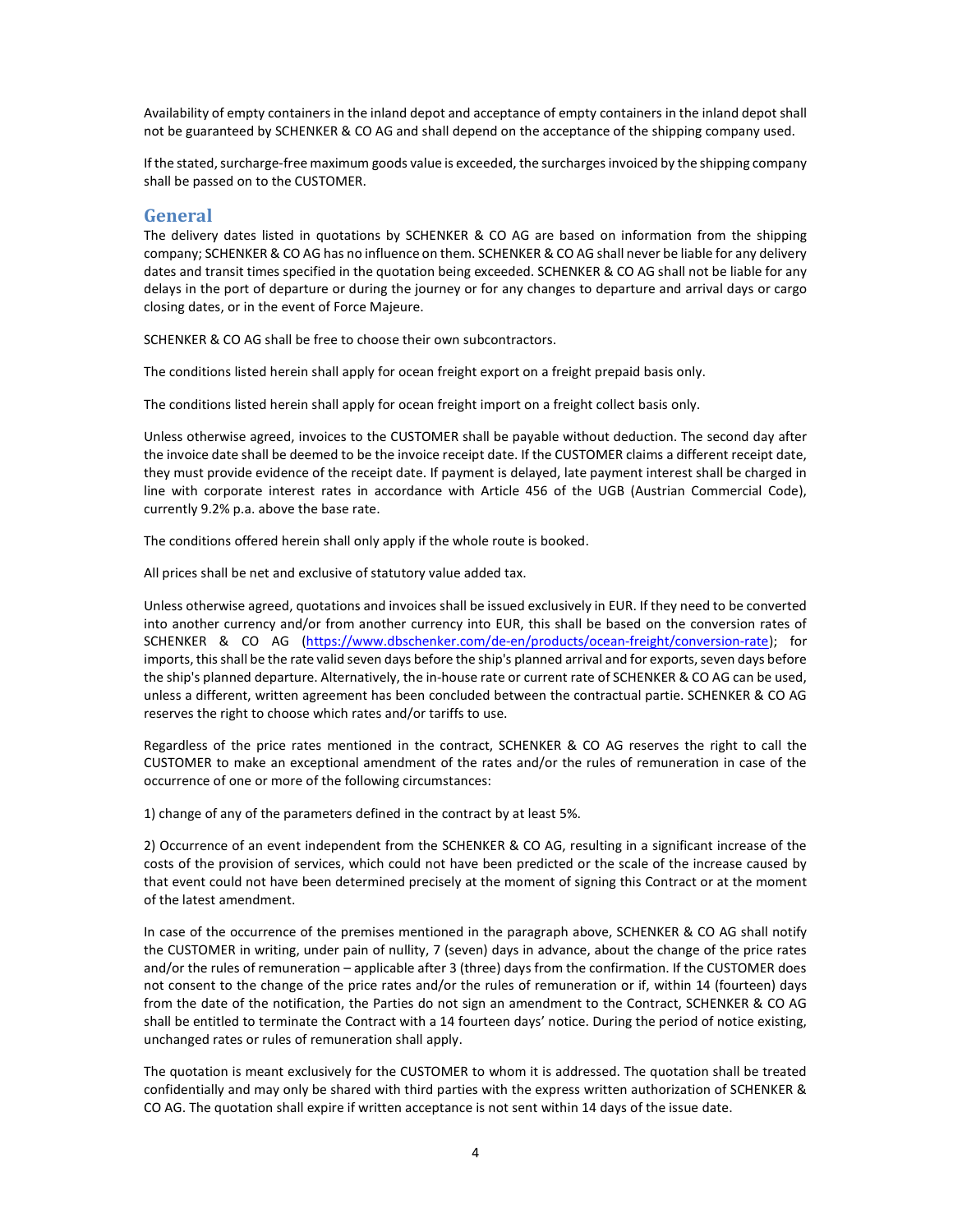Regardless of a fixed contract term, SCHENKER & CO AG has the right to terminate the contract with a notice period of 30 days.

SCHENKER & CO AG is entitled to approach the CUSTOMER to negotiate a variation of contractual obligations to manage possible difficulties faced, e.g. unavailability of carrier's capacity, longer shipment routes/times, port and/or border congestions, significant reduction of volumes, etc. Possible variations include inter alia interim rights and obligations or suspension of KPIs.

The Parties agree that the export, import, re-export and in-country transfer of goods and/or services may be subject to restrictions under trade regulations, which include (without limitation) EU and U.S. export laws and regulations ("Trade Regulations"). Each Party warrants and represents that, in the fulfilment of its obligations under the Agreement, it will comply with all applicable Trade Regulations, as they may be amended or revised from time to time. Customer is responsible for determining whether Customer's goods/transactions are subject to Trade Regulations. Customer shall not engage SCHENKER & CO AG to perform prohibited Services involving countries or persons subject to restrictions under Trade Regulations when the underlying transactions associated with those Services are subject to Trade Regulations. If necessary, Customer will obtain or qualify for all licenses, approvals, authorizations and/or exemptions required for compliance with Trade Regulations and provide SCHENKER & CO AG with documentation of the same. SCHENKER & CO AG reserves the right to suspend provision of Services without any liability in cases where the Services would violate Trade Regulations. Customer acknowledges that SCHENKER & CO AG is not obligated to and will not provide Services relating to internal repression or military goods.

SCHENKER & CO AG does not provide services related to the following high-risk countries/regions: Iran, North Korea, Sudan, South Sudan, Syria, Crimea, "Donetsk People's Republic (DPR/DNR)" and "Luhansk People's Republic (LPR/LNR)". The customer confirms not to request or order goods or services with reference to these countries/regions. Should it become apparent after acceptance of the order by SCHENKER & CO AG that goods or services are related to these countries/regions, the customer must inform SCHENKER & CO AG of this immediately. In this case, SCHENKER & CO AG has the right to terminate the provision of services and to return the goods or services at the expense of the customer. In such a case, SCHENKER & CO AG is not liable to the customer in any way.

SCHENKER & CO AG is not responsible for effects of the withdrawal of the United Kingdom from the European Union ("Brexit") and thus is not liable for any damages caused by delays due to the consequences of Brexit. This shall include, but is not limited to, delays in customs clearance and/or during border processing. Any additional costs due to the consequences of Brexit (e.g. storage costs, demurrage and detention, customs fees, port costs, costs of personnel) may be charged to the CUSTOMER. The CUSTOMER will be informed once there is reliable information about additional costs. SCHENKER & CO AG shall be unilaterally entitled to terminate this contract with formal notice to CUSTOMER if the withdrawal of the United Kingdom from the European Union leads to a fundamental change of the contractual circumstances. Fundamental changes shall include, but are not limited to (i) the contractually obliged provision of services is rendered impossible or (ii) the continuation of the contract will place a substantial and significant financial burden.

For any individual agreements concluded on the basis of this quotation, the General Austrian Forwarders' Terms and Conditions (Allgemeine Österreichische Spediteurbedingunen, AÖSp - AOESp)', as announced in the 'Wiener Zeitung' newspaper and available on SCHENKER & CO AG's website at http://www.dbschenker.com/at shall apply additionally. In case of discrepancies the Terms and Conditions of SCHENKER & CO AG for Ocean Freight shall prevail.

SCHENKER & CO AG shall not be liable for financial losses, indirect damages and consequential damages.

The CUSTOMER's general terms and conditions are not part of the agreement, even if they are not expressly contradicted.

If any provision of this agreement is invalid, this shall not affect the validity of the remaining provisions. The parties undertake to replace the invalid provision with one which comes as close as possible to the original provision.

Amendments and/or supplements to this contract must be made in writing to be legally valid. The same shall apply to any deviation from the written form requirement. No verbal ancillary agreements have been made.